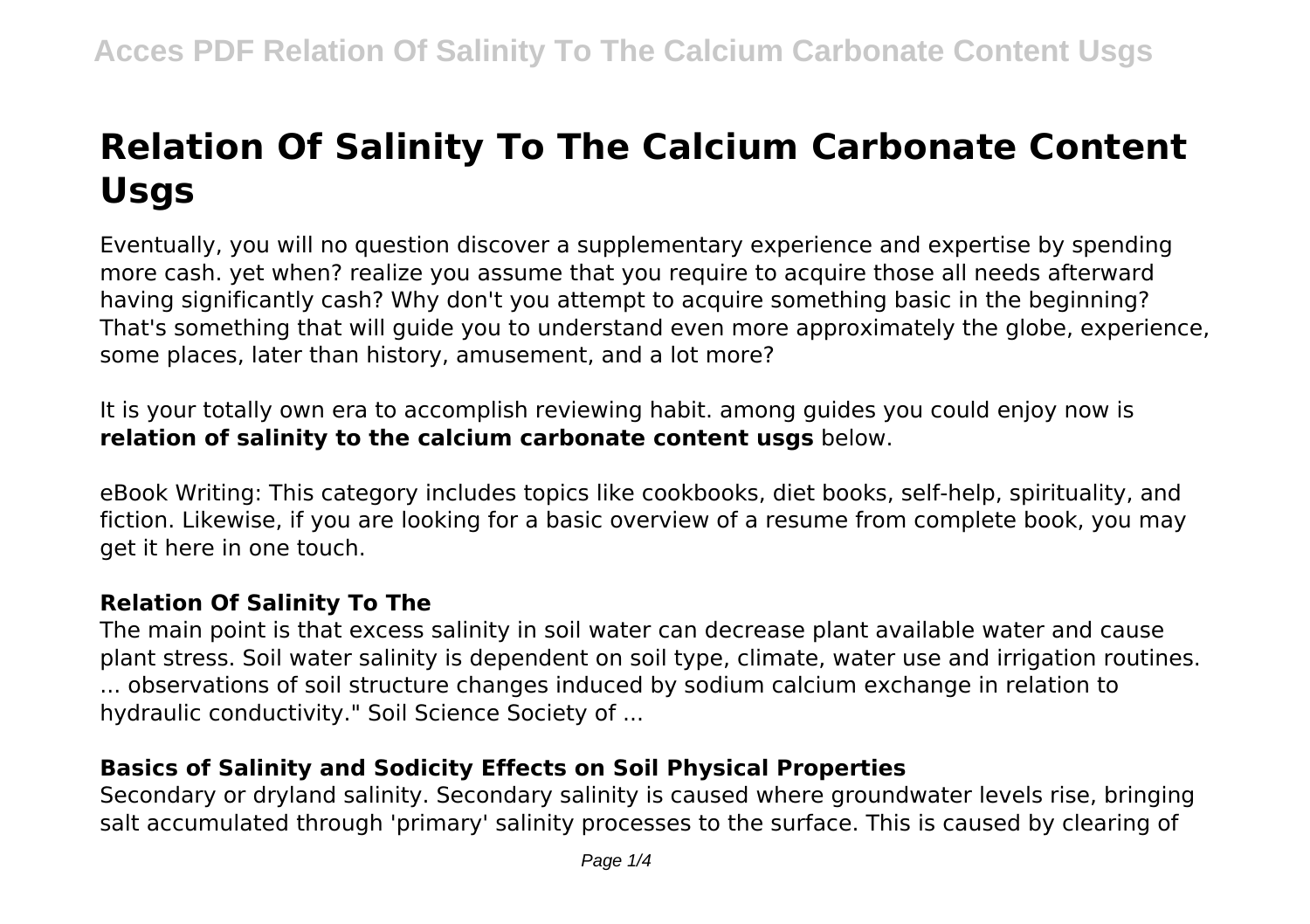perennial (long-lived) vegetation in drier areas; i.e. areas that tend to accumulate salt in the soil profile and groundwater over time.

#### **Understanding Salinity - Department of Water**

Salinity Affects Density. When salt is dissolved in fresh water, the density of the water increases because the mass of the water increases. This is represented by the addition of red spheres and blue cubes to the box from Fig. 2.2 A to Fig. 2.2 D. Salinity describes how much salt is dissolved in a sample of water. The more salt there is ...

#### **Density, Temperature, and Salinity | manoa.hawaii.edu ...**

Oxygen Consumption of Tilapia nilotica in Relation to Swimming Speed and Salinity. Journal of the Fisheries Research Board of Canada, 26(11), 2807–2821. doi:10.1139/f69-277 .

# **Sci-Hub | Oxygen Consumption of Tilapia nilotica in Relation to ...**

All natural waters contain some dissolved solids (salinity) from contact with soils, rocks, and other natural materials. Too much, though, and dissolved solids can impair water use. Unpleasant taste, high water-treatment costs, mineral accumulation in plumbing, staining, corrosion, and restricted use for irrigation are among the problems associated with elevated concentrations of dissolved solids.

# **Chloride, Salinity, and Dissolved Solids | U.S. Geological Survey**

Abstract The equatorial sea level analysis of the National Centers for Environmental Predictions deviates by as much as 8 cm from independent TOPEX/Poseidon (T/P) observations. This may be due to the model's underestimation of salinity variability. Therefore, methods are developed to improve the model's salinity field through T/P data assimilation and use of sea surface salinity (SSS

...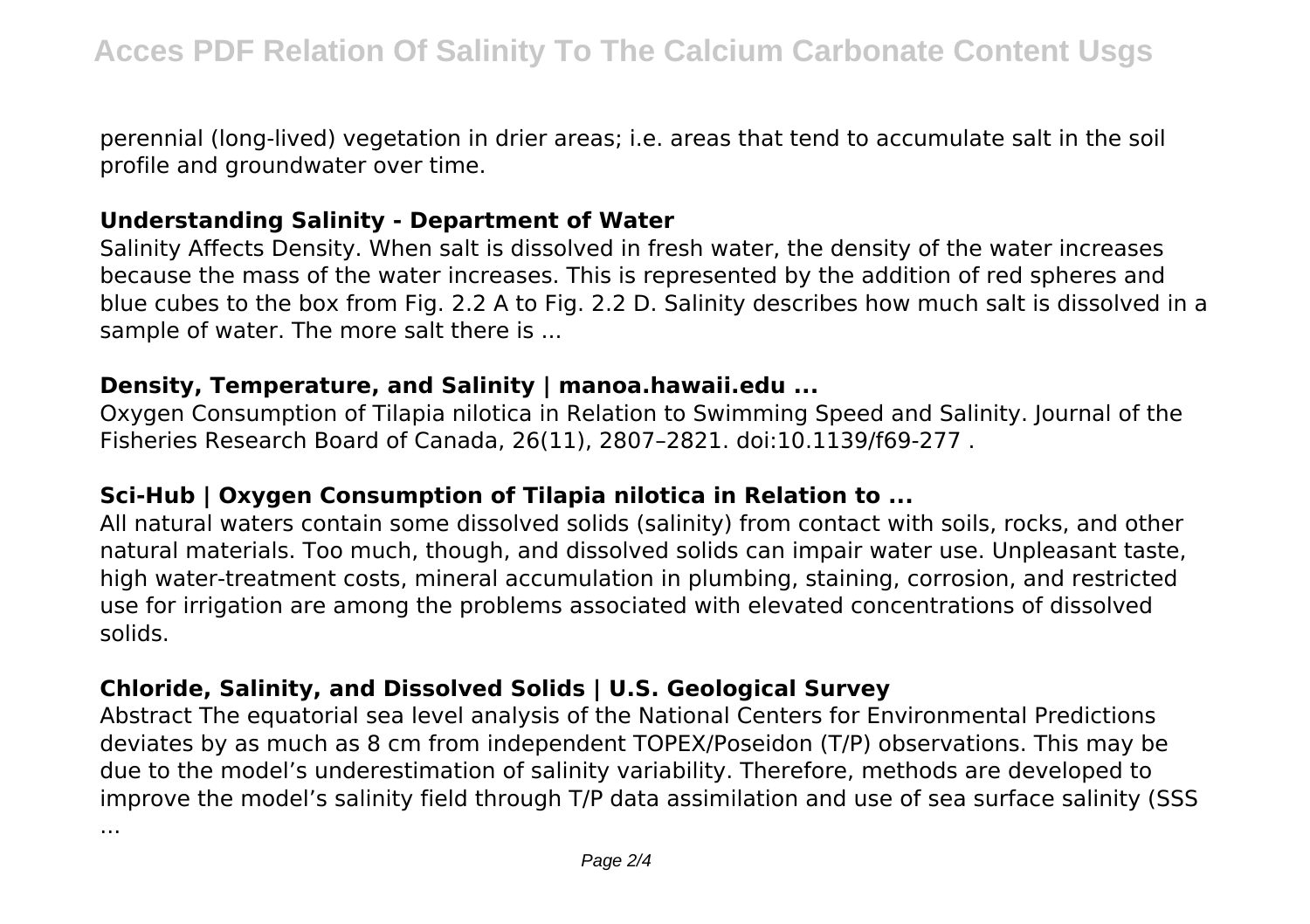# **Use of Sea Level Observations to Estimate Salinity Variability in the ...**

osmosis, the spontaneous passage or diffusion of water or other solvents through a semipermeable membrane (one that blocks the passage of dissolved substances—i.e., solutes). The process, important in biology, was first thoroughly studied in 1877 by a German plant physiologist, Wilhelm Pfeffer. Earlier workers had made less accurate studies of leaky membranes (e.g., animal bladders) and the ...

#### **osmosis | Definition, Examples, & Facts | Britannica**

It is estimated that some 30% of the world's irrigated areas suffer from salinity problems and remediation is seen to be very costly. The most important users of desalinated water are in the Middle East, (mainly Saudi Arabia, Kuwait, the United Arab Emirates, Qatar and Bahrain), which uses about 70% of worldwide capacity; and in North Africa ...

# **Desalination | U.S. Geological Survey**

We invite researchers to contribute to the Special Issue on "Convergence of Modern Technologies in Climate Smart Agriculture: Alleviation of Biotic and Abiotic Stresses" which is intended to cover broad aspects of modern technologies (artificial intelligence, nanotechnology and sensors) and amendments (organic, semi-organic and inorganic) in relation to biotic and abiotic stresses alleviation ...

# **Pakistan Journal of Botany**

Value indicates the degree of lightness or darkness of a color in relation to a neutral gray scale. On a neutral gray (achromatic) scale, value extends from pure black (0) to pure white (10). The value notation is a measure of the amount of light that reaches the eye under standard lighting conditions. Gray is perceived as about halfway between ...